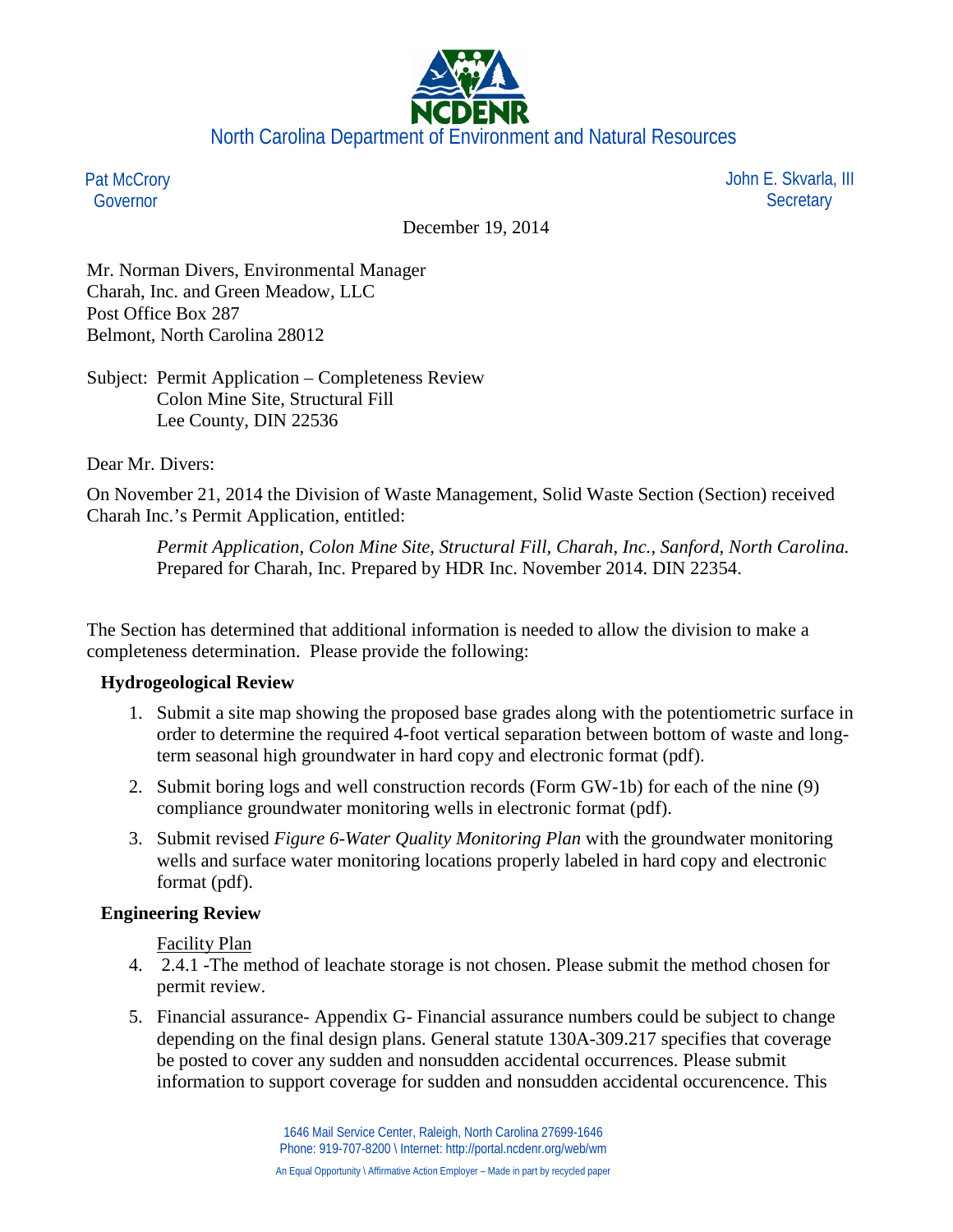Page 2 Colon Mine Site, Structural Fill December 19, 2014

> coverage is for the corporation's operation in North Carolina rather than specific to an individual facility.

6. 4.4.5 CQA Plan- Refers to backfilling of the anchor trench. The plan must address the handling and protection of the runout of the liner, construction and filling of the anchor trench as well as welding/joining to the next cell for continued construction. Items such as welding a cap strip over the joining seam, verifying integrity of GCL, joining of the low permeability soil component and the like must be addressed.

## Technical Specs

7. Specifications and engineering designs for leachate storage tanks and secondary containment, or leachate lagoons must be provided for permitting the leachate handling infrastructure.

## Drawings

8. 01-07- The written plan must address protection of liner runout and liner tie-in and joining of subcells etc.

## **The following items are requested to provide clarification or additional information.**

## General

Transfer/offloading sites that will feed coal ash to this site must have environmental controls and operation plans in place that are protective of public health and the environment. Please describe those plans.

Prior to Construction – the following must be provided to the Section prior to commencement of construction:

Submit well abandonment records (Form GW-30) for each abandoned piezometer as needed during the progression of construction of each Subcell, in electronic format (pdf).

Provide the approved Erosion and Sedimentation Control permit from the Division of Energy, Mining and Land Resources, in electronic format (pdf), for the Section's database record.

In areas with streams and/or wetlands, provide the approved 404/401 from U.S. Army Corps of Engineers and/or the N.C. Division of Water Resources, in electronic format (pdf), for the Section's database record.

Prior to Initial Operation – the following must be provided to the Section prior to commencement of operations:

A leachate disposal permit must be provided, in electronic format (pdf), for the Section's database record.